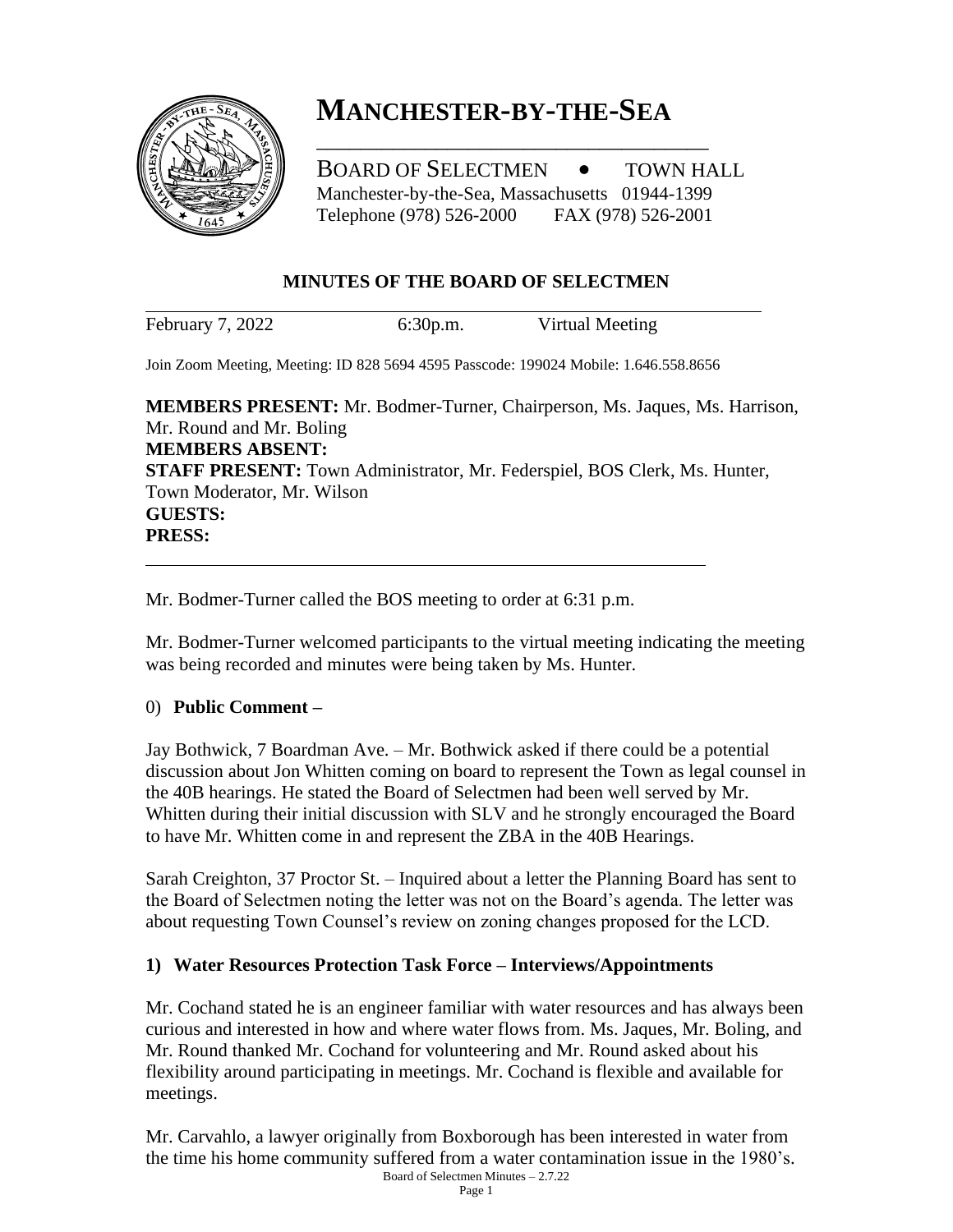He is interested in participating in the Task Force to understand and help to preserve the Town's water resources. Mr. Round thanked Mr. Carvahlo indicating his reputation precedes him asking if he was available to participate in meetings. Mr. Carvahlo is available and would make the Task Force a priority.

Mr. Boling asked about the need for development of business and how the Town balances that need with protecting resources. Mr. Carvahlo stated he understands law and there is way for development and resource protection to engage harmoniously. Ms. Jaques had no questions and thanked Mr. Carvahlo for volunteering.

Mr. Bodmer-Turner indicated the Board will make the appointments to the Water Resources Task Force at the Board's next meeting.

The Board briefly discussed the candidate at large positions for the Water Resources Task Force and thanked the three candidates who volunteered.

*Ms. Jaques moved to appoint Tom Kehoe, Ron Parker, and Gordon Turner to the at large positions on the Water Resources Task Force; Mr. Round seconded the motion. The motion passed unanimously by roll call vote.*

## **2) Cultural Council – Applicant Interview**

Karen Dolan – Ms. Dolan stated she is a candidate for the two-year appointment to the Cultural Council ending in June 2024. She indicated she attended two meetings in November and December where the Council assessed applications for funding and distributed grants to applicants. She believes the Council provides for grass root organizations and she is excited to participate.

Ms. Jaques and Mr. Round thanked Ms. Dolan for volunteering. Mr. Round asked if there were specific areas of culture that were of interest to her. Ms. Dolan replied it was interesting to hear what people are doing and the range of subjects matters she noted all arts are important.

*Ms. Harrison moved to appoint Ms. Dolan to the Cultural Council (with the Board's thanks) for a term to expire in June 2024; Ms. Jaques seconded the motion. The motion passed unanimously by roll call vote.*

## **3) Annual Town Meeting**

## **a) Discuss Possible Delay Due to COVID**

- $\triangleright$  Given the status of COVID is an unknown it is likely advisable to err on the side of caution and delay ATM
- ➢ The District has requested Manchester have their ATM ahead of Essex to enable the District to share Manchester's vote with Essex
- $\triangleright$  It has been suggested that ATM be split into a first meeting that covers the basics and a second meeting addressing the more debatable issues
- $\triangleright$  Mr. Wilson noted that Dr. Hahn of the BOH suggested the split given it may be possible to hold the second meeting outside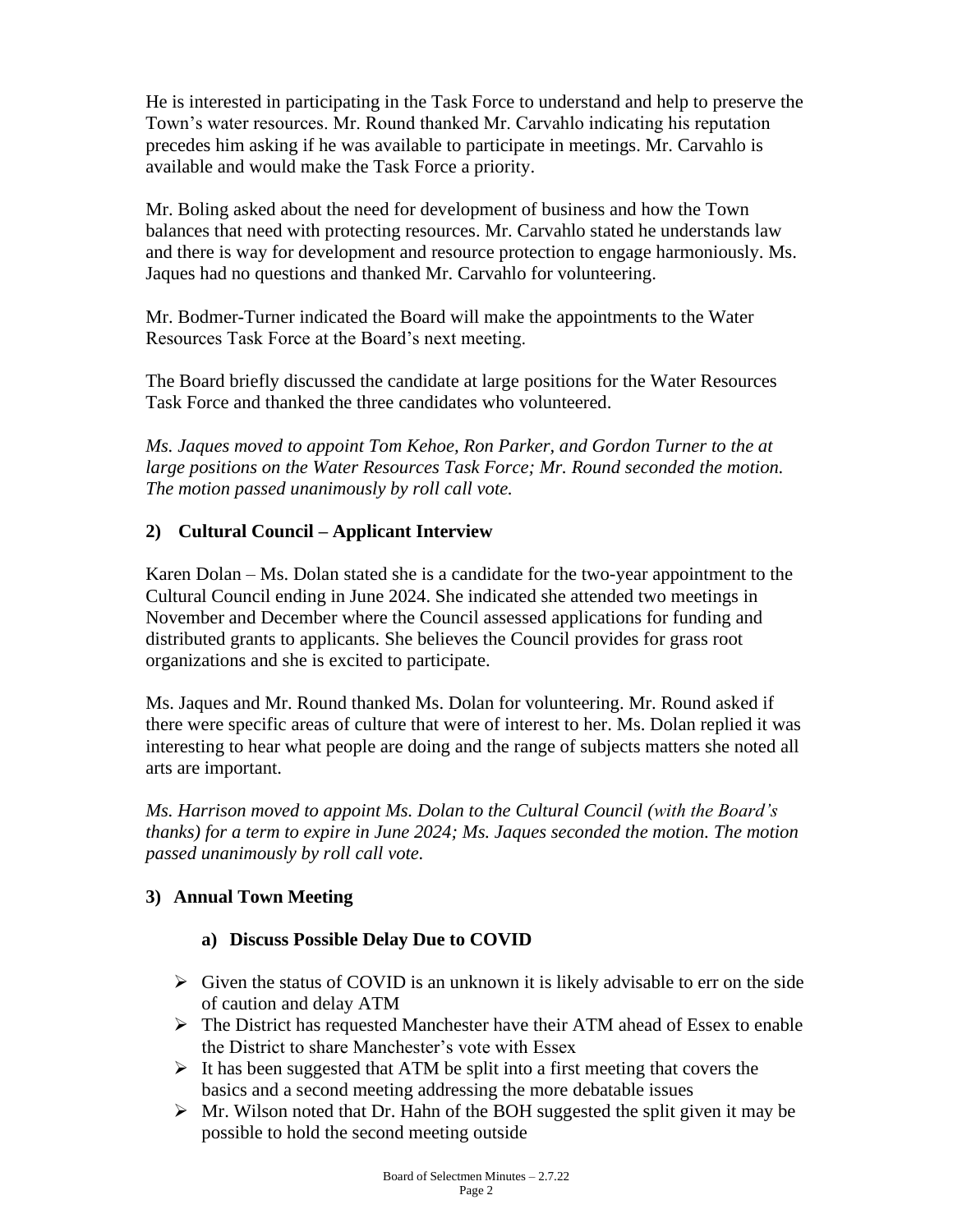- $\triangleright$  Mr. Wilson did state social distancing in the new Memorial School will likely be easily achieved given the size of the Auditorium, Gym and Cafeteria when combined into on large open space
- $\triangleright$  Mr. Bodmer-Turner asked the Board about the concept of splitting the meeting

Ms. Harrison expressed some concern about the level of interest in Zoning if that was the primary focus of the second meeting. Mr. Bodmer-Turner indicated there were other lengthy specifically mentioning Dispatch. Mr. Round and Ms. Jaques are in favor of splitting the meeting.

Ms. Creighton stated the Planning Board would be in favor, however there was an article in the *Cricket,* and she believes the Board would prefer to go ahead with a Public Hearing on LCD scheduled for February 28, 2022.

*Ms. Harrison moved the Board agree to postpone ATM to not take place prior to April 25, 2022; Ms. Jaques seconded the motion. The motion passed unanimously by roll call vote.*

At the end of discussion, it was agreed that the Board would request Town Counsel review zoning changes in the LCD for the Planning Board. The Planning Board would go forward with the Public Hearing on February 28, 2022. Ms. Mellish, Chair of ZBA asked for Town Counsel's guidance on LCD and the possible impact any changes may have on the SLV 40B project.

## **b) FY23 Budget Development Updates**

Mr. Federspiel stated the Finance Committee (FC) continues their weekly review of the proposed FY24 budget. After listening to Chief Fitzgerald's explanation of the likely impacts on reserve officers given the new state requirement that all officers complete the full-time police academy training, the FC is inclined to approve the Chief's request to expand the force by one officer (eventually replacing the officer who is currently out on disability leave.)

Police Reform may also have a significant impact on harbor operations. The same requirement for full time police academy training may well apply for individuals enforcing boating laws on the water. Up to now, harbormasters and their staff have had this authority. Under proposed rules, harbor staff without police academy training will only be able to remind people of the rules without any enforcement capability. If this new rule is put into place, the Town will have to re-think our harbor staffing approach. The Town will get by this year, however FY23 will require additional review.

Next week the FC will review the Fire Department budget. Chief Cleary is advocating for at least three new full-time firefighters and eliminating the last of the few remaining call firefighters. As has been discussed for a number of years, the demise of the call firefighter force is a national problem though pockets of strong call forces remain in some communities. Going to 16 officers means each shift would have four on duty at a time instead of three. This allows for two simultaneous ambulance calls to be serviced (something that happens 40-70 times a year) and also provides the desired "2 in/2out" staffing immediately for a fire call.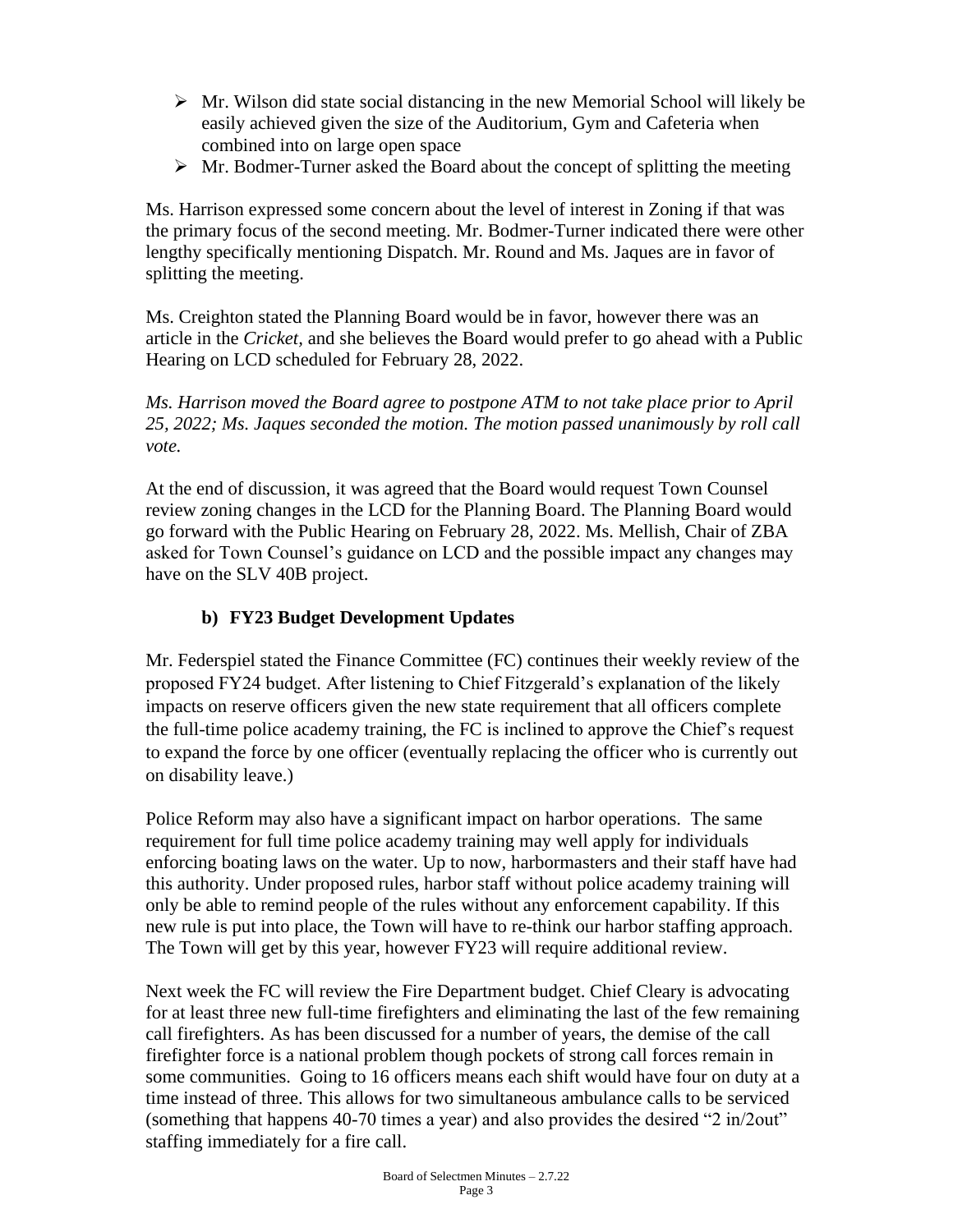The Town can ease into this higher staffing model if we secure a "SAFER" grant from the federal government. A SAFER grant will cover 100% of the cost of new hires to meet the recommended minimum staffing levels for three years after which time we are responsible for 100% of the cost. The Town could use the three-year period to prepare for the expense of the higher staffing model. If dispatch moves to the Regional Center the Town frees up roughly the same dollars three new firefighters cost. The Chief would prefer to hire four new firefighters in order to keep one as a "floater" who backfills for a staff person out on leave. Otherwise, the department drops back down to three on a shift or spends more on overtime to backfill the vacant slot.

For the rare large fire, we have it is hard to justify having four on duty all the time. The Town has effective mutual aid but as the Chief will argue, minutes count in a structure fire. The Town also relies on private ambulance services as back-up though right now private companies are struggling to keep enough staff. Manchester has an aging population and residents like the premium in-house service our ALS (advanced life support) ambulance service provides.

The other issue still to be resolved is the potential restructuring of the Health Department. The BOH is requesting a full-time health agent. Mr. Federspiel agrees this would be helpful as long as the Agent is qualified on a wide array of inspectional duties that the Town currently contracts out. The Town can use ARPA funds for the next two years to ease into the higher costs. There are also State funds, but it is looking like these are targeted to regional solutions. Details will not be forthcoming from the State until April. Mr. Federspiel believes there are opportunities here for us, but the BOH seems less inclined to pursue the opportunities.

On the capital front, some modifications are being proposed. First, we might delay the purchase of a large new dump truck and plow for DPW and instead use the funds for a movable "pole barn" at the current DPW site to get equipment under cover and to upgrade and relocate the generator for Town Hall/Police Department.

The Board also had a brief discussion on the status of the Rotunda. The status of the Rotunda around possible repairs will be discussed further following the assessment of the pilings this spring.

## **4) Compost Facility – Review/Approve Contract**

Mr. Federspiel stated the contract with Black Earth has been fully vetted by Town Counsel. Following a brief discussion, the Board moved to approve the contract.

*Ms. Harrison moved to approve the contract between the Town of Manchester-by-the-Sea and Black Earth for the construction of a facility; Mr. Round seconded the motion. The motion passed unanimously by roll call vote.*

#### **5) Complete Streets – Policy and Sidewalk Extensions**

## **a) Affirm Position Regarding Upper School Street**

Board of Selectmen Minutes – 2.7.22 Mr. Federspiel stated it would be helpful for the Board to reaffirm your position on the extension of the public sidewalk up School Street to Atwater Avenue in the event new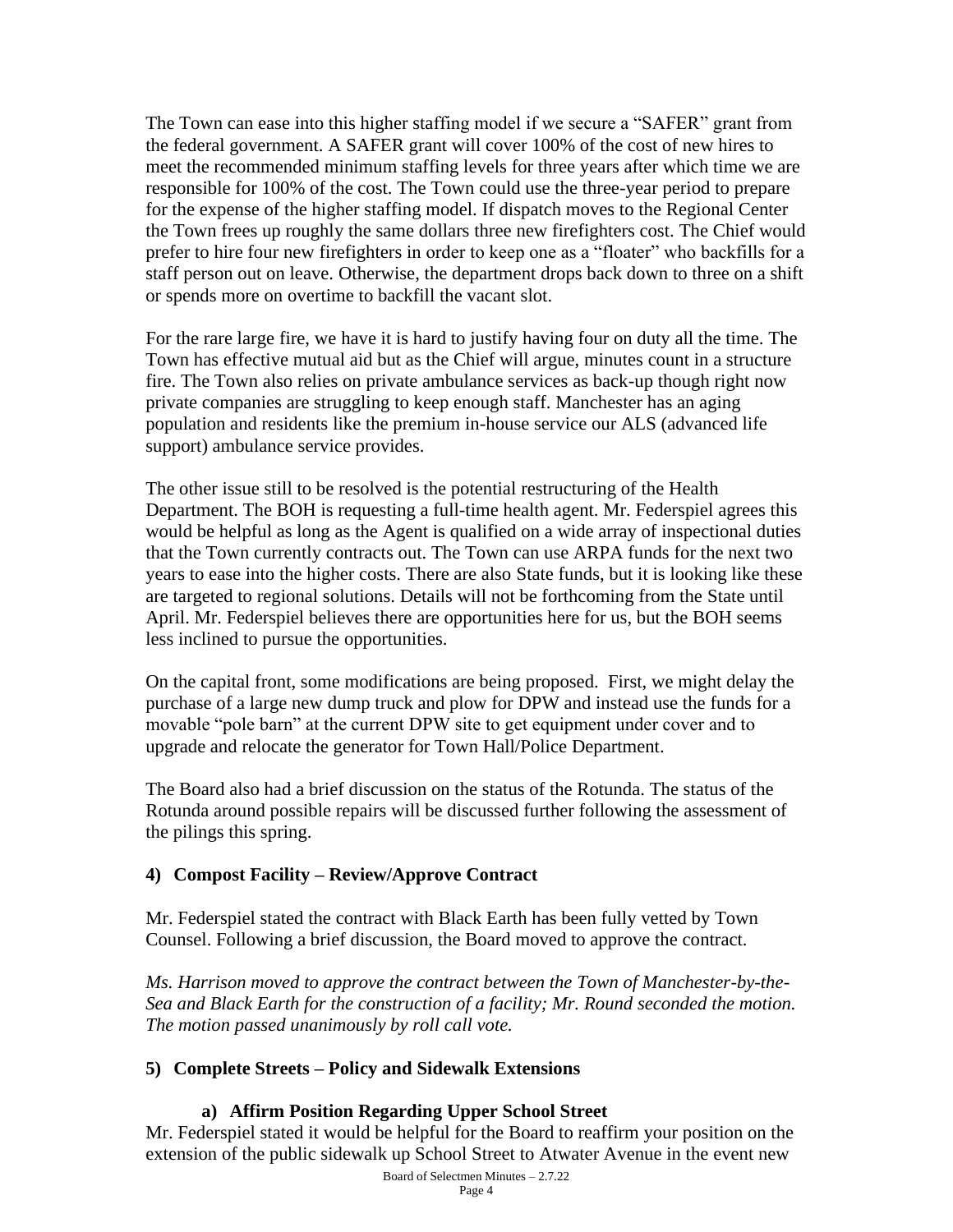development takes place north of the Route 128 overpass. Mr. Federspiel reminded the Board that the Town has a Complete Streets Policy that states when road construction or utility construction within a road takes place, efforts are to be taken to also improve pedestrian and bicycle use of the road. Additionally, the Board stated during earlier negotiations with SLV that the Board would be committed to extending the sidewalk up School Street if Mr. Engler's development was to take place.

Mr. Federspiel recommended the Board take a formal vote affirming this commitment and its consistency with our Complete Street Policy would be helpful to the ZBA.

*Ms. Jaques moved the Board of Selectmen affirms its previous position to extend the sidewalk North of Route 128 to accommodate any development on upper School Street; Mr. Round seconded the motion. The motion passed unanimously by roll call vote.*

# **6) Cell Signaling Technology Presentation of Project Concept**

Mr. Goudeau, Mr. Thompson, and Mr. Comb thanked the Board for giving them time this evening to speak about the Cell Signaling Technology (CST) project. The project is in the conceptual and preliminary phases of development with the new facility proposed to be located north of Route 128 in Manchester's LCD zoning district, at the end of Atwater Avenue, the former quarry is a largely disturbed 40-plus acre site. It was noted that CST's agreement with the property owner is contingent on approval of the necessary zoning changes at the Town's Annual Town Meeting. Thereafter, the timing of the project would be subject to governmental permitting processes.

The presenters outlined benefits for the Town – reclamation and restoration of a historically blighted site and potential access to contiguous conservation properties, a substantial source of new property tax revenue, new opportunities for local service businesses and a corporate citizen with a long track record of environmental stewardship and charitable giving. CST's sustainable research and development campus would help to fulfill many goals established in the 2019 Master Plan.

Mr. Boling stated the Board had discussed options for an ATM at the end of April, and a Special Town at the end of June for Zoning By-Law changes relevant to this project. Mr. Boling asked if these dates would present any challenges with respect to CST's purchase and sale agreement. CTS answered that those timeframes would not present challenges.

## **7) BOS Policies – Continued Review**

Mr. Federspiel provided the Board with Town Counsel's response regarding retaining recordings of meetings. Town Counsel does not have a strong opinion one way or the other around maintaining recordings for a number of years. Mr. Federspiel stated he has some hesitancy in keeping recordings and being subject to challenges over the accuracy of minutes. He noted that as the Town moves away from in-house servers (efforts continue to use a regional computing center based out of Danvers. He does not want to lock the Town into mandating storage of the recordings at Town Hall stating recordings can be stored on the cloud through our website host for roughly \$4K a year.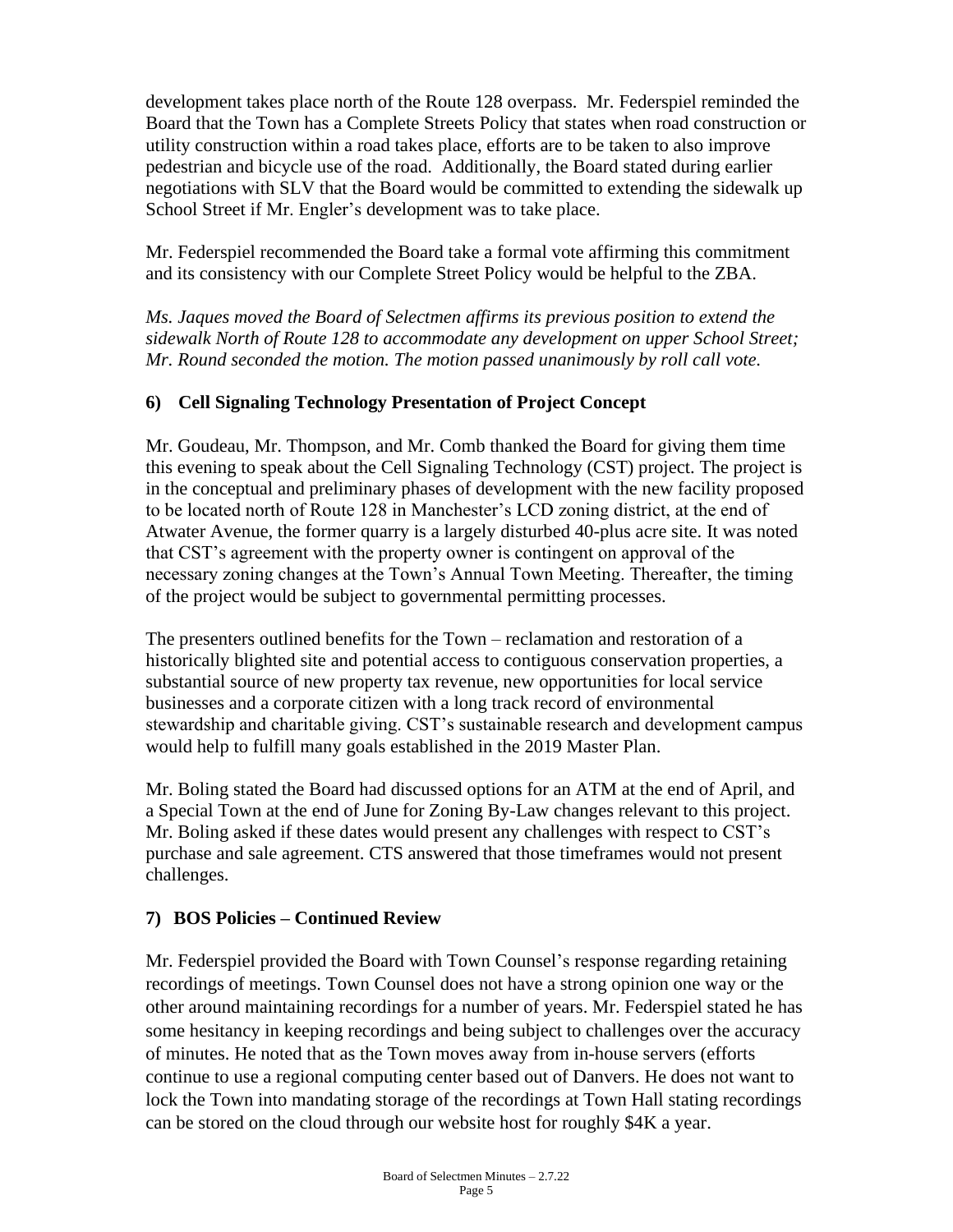The current By-Law states BOS recordings are kept for one year. The State says to keep the recording until the minutes are approved. The Board was leaning to keeping recordings of all quasi-judicial Boards for three years. The PB was OK with this requirement. Town Counsel's recommendation is to not make this an absolute to give some wiggle room if some glitch occurs.

Ms. Mellish stated it is the ZBA policy to eliminate audio recordings when the minutes are completed and approved. Ms. Harrison stated if the minutes do not reflect what happened in the meeting there could be a problem. The Board heard from the Planning Board but has not yet heard from Conservation Commission, Historic District Commission, and the Board of Health. Mr. Bodmer-Turner suggested allowing two weeks to hear back from the other Boards and Commission.

*Mr. Bodmer-Turner moved to change the existing policy on retention of meeting recordings for the Board of Selectmen, Board of Health, Conservation Commission, Zoning Board of Appeals and Historic District Commission each of which is responsible for recording meetings the digital meeting recording will be maintained for minimum of one year, Ms. Jaques seconded the motion.* 

*Ms. Harrison offered a friendly amendment to the motion and moved to accept revised version of policy Retention of Recordings at the first meeting in March 2022.*

*The motion passed unanimously with the friendly amendment by roll call vote.* 

# **8) Consent Agenda**

- **a) BOS Minutes**
- **b) Common Victualer's License Renewals**
- **c) Rare Disease Day "Chain of Light" at Town Hall 2/28**
- **d) Historic Standpipe Foundation Restoration Project**

*Ms. Jaques moved to approve the Consent Agenda with the Historic Standpipe pulled out; Mr. Boling seconded the motion. The motion passed unanimously by roll call vote.*

*Ms. Harrison moved that Mr. Senecal may proceed with work using private funding to restore the Historic Standpipe after conferring with Ms. Bertoni of the Conservation Commission; Mr. Boling seconded the motion. The motion passed unanimously by roll call vote.*

## **9) Town Administrator's Report: COVID, Transit Oriented Development, Staffing**

**COVID:** Trends are encouraging. Hopefully no new variants appear to cause a setback. The BOH is arranging local vaccine clinics through the regional collaborative. The Town distributed close to 500 rapid testing kits and the District is participating in the State's new program distributing test kits to all students weekly. The BOH will meet on the  $10<sup>th</sup>$  to discuss the mask mandate. Beverly has decided to rescind their mask mandate and other communities are contemplating the same.